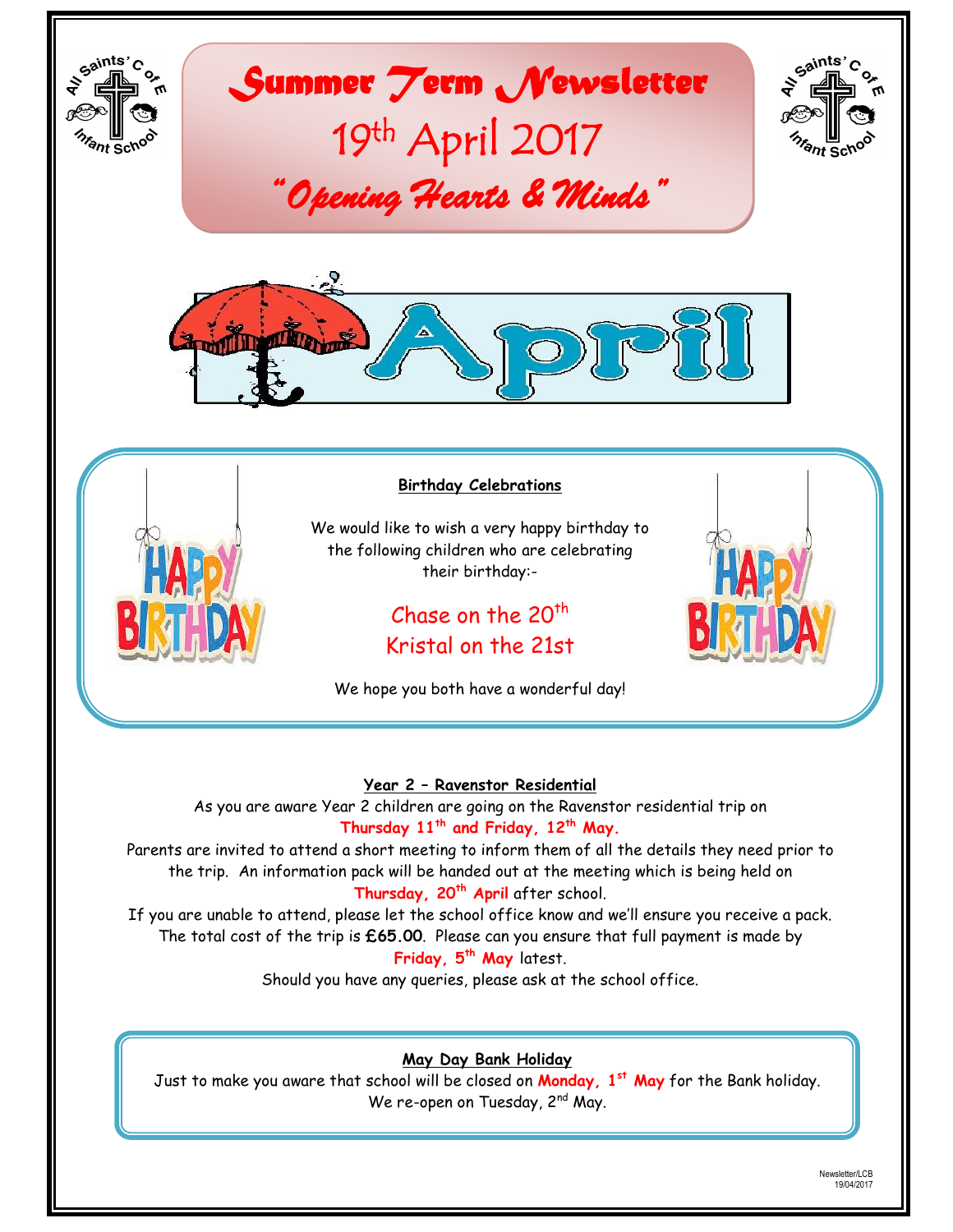**Class Photographs**

Our school photographer is booked to attend school on **Tuesday, 9th May 2017.** This is for class photos only.

### **Head Lice**

We currently have several cases of head lice in school. Please can we ask that you are extra vigilant with your child's hair on a regular basis. To treat any head lice or eggs, shampoo your child's hair and then carefully comb through conditioner. Alternatively, you can purchase a head lice comb from the chemists. Don't forget to treat all members of the family as well. For further information please speak to your local pharmacy.

#### **New School Dinner Menu**

The new summer term menu has been sent out to parents before we broke up. If you haven't received a paper copy, please ask at the school office.



#### **'Make Every Day Count' – 'Rocket Attendance Award'**

Well done to our winners for week ending **Friday, 31st March 2017** for completing a full week's attendance:-



# Reception : Amelia Year One : Chloe Year Two : Georgia



The children have been picked at random from all the children in their class who blasted off to the moon and their **'stars'** have been placed on our Rocket Certificate which is displayed on the wall by the rocket. They have each received a certificate and a pick out of our Prize Pot.

## **The Zone – New Term**

The **new** group will start at The Zone tomorrow, **Thursday, 20th April**. Therefore, children who **HAVEN'T** attended the previous term can now register with the school office to be part of **Group B**. The two groups will then be alternated each term. **Group A** will then restart at The Zone on **Thursday, 8th June** which will be the final session before the summer holidays. Any queries, please ask at the school office.

> Newsletter/LCB 19/04/2017